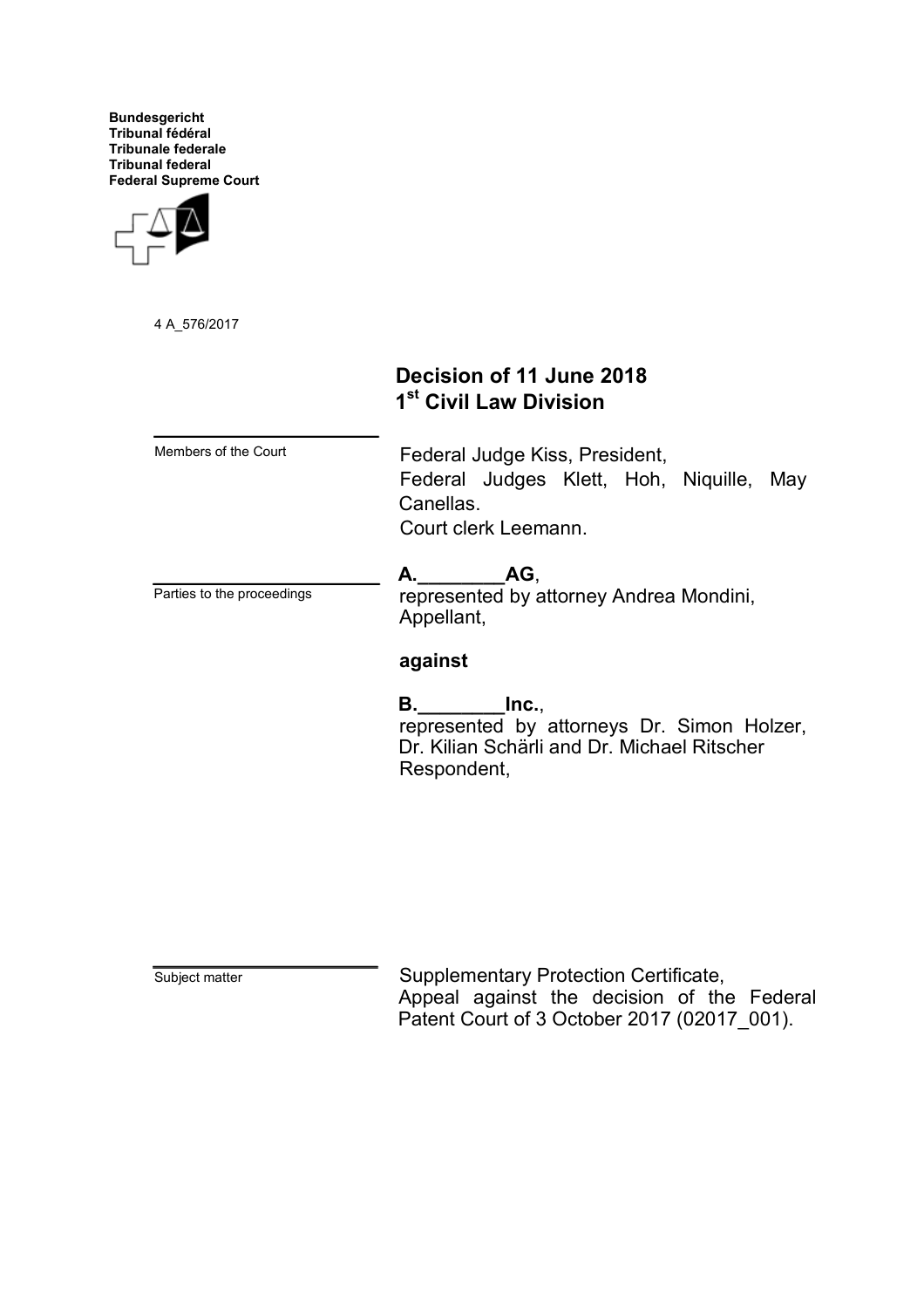**Facts:** 

**A.** 

**A.a** A. \_\_\_\_\_\_\_\_\_\_\_\_\_\_\_AG, (Plaintiff, Appellant), among other things, has the purpose of distributing and manufacturing drugs and chemical products.

**A.b** B. **Inc.** (Patent Holder, Defendant, Respondent) with registered offices in the United States is the holder of the European patent xxx. On 21 March 2006, Swissmedic granted the authorization for a medicinal product. On that basis, the patent holder was granted the Supplementary Protection Certificate (SPC) no. yyy for "tenofovir disoproxil fumarate + emtricitabine" on 29 August 2008.

**A.c** By submission of 3 January 2017 to the Federal Patent Court, the Plaintiff requested Respondent's Swiss SPC to be declared invalid. The Plaintiff claimed that the Swiss practice on the interpretation of Art.140a et seqq. of the Swiss Federal Patent Act (*PatA*) should be disregarded and adapted to the case law of the Court of Justice of the EU (CJEU). Following the so-called Medeva practice, the Respondent's SPC was to be declared valid, according to the Applicant.

**A.d** With its decision of 3 October 2017, the Federal Patent Court dismissed the revocation action. The court came to the conclusion that the Respondent's SPC yyy was valid under the so-called infringement test (BGE 124 III 375). There was no reason for a change in case law according to this decision, since the CJEU's practice was not clear, but the Medeva ruling of the CJEU had led to further referrals of national courts, which themselves had not clarified the criteria by which within the meaning of Art. (3)(a) of the relevant EU regulation it should be assessed whether "the product is protected by a basic patent in force".

#### **B.**

**B.a** By its appeal in civil matters, the Appellant seeks (1) the annulment of the Federal Patent Court decision of 3 October 2017 and the acknowledgment of the invalidity of the SPC yyy for "tenofovir disoproxil fumarate + emtricitabine", (2) in the alternative, the annulment of the decision under appeal and the referral of the case back to the lower court with the instruction that a new decision must be made in the sense of the considerations of the Federal Supreme Court. The Appellant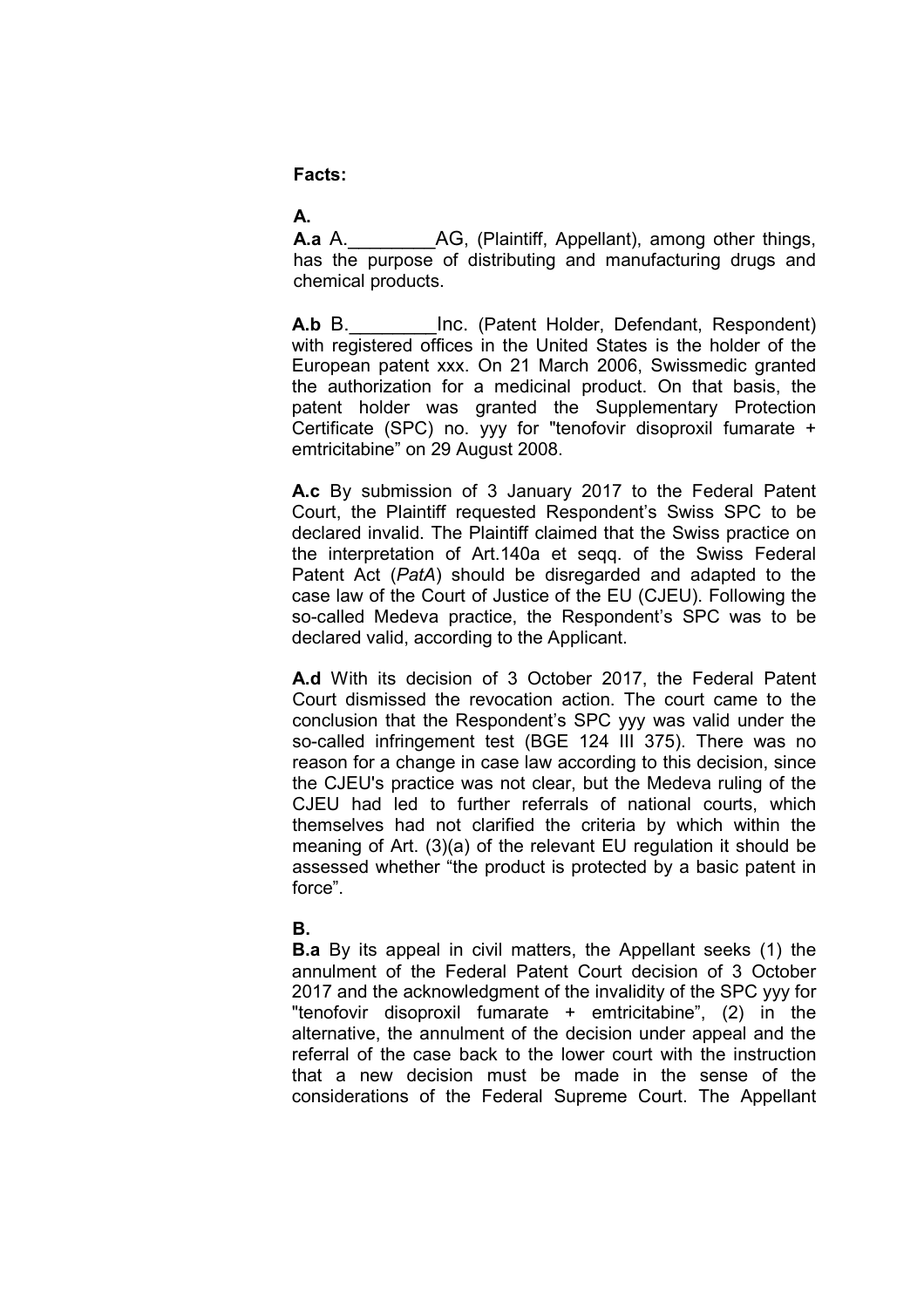asserts that the lower court interpreted Art. 140b (1) PatA in breach of federal law.

**B.b** In its response to the appeal in civil matters submitted by the Appellant, the Respondent requests the dismissal of the appeal, to the extent possible; in the alternative, that the case be referred back to the lower court. The Respondent argues that a change of practice was not indicated in the present case, but that this would have not changed the outcome of the proceedings anyway, since the contested certificate was validly granted in any event and, as such, there was no ground for invalidity; in addition, even if the CJEU practice were applied, the SPC would be valid for tenofovir disoproxil fumarate and emtricitabine since that combination was specified by the basic patent to the person skilled in the art as set forth by Art. 69 EPC.

**B.c** The parties submitted an unsolicited reply and rejoinder.

**B.d** Together with its submission of nova on 26 April 2018, the Appellant submitted the Opinion of the Advocate General in CJEU proceedings C-121/17.

By submission of 11 May 2018, the Respondent commented on the foregoing.

**B.e** By submission of 30 May 2018, the Appellant filed the minutes of the hearing of the German Federal Patent Court held on 15 May 2018 and a decision issued by the Paris Tribunal de Grande Instance on 25 May 2018. Since this submission of nova was not decisive for the decision at hand, it was not sent to the Respondent.

#### **Considerations**:

#### **1.**

This appeal in civil matters (Art. 72 of the Swiss Federal Supreme Court Act, *SCA*) is directed against a final decision (Art. 90 SCA) of the Federal Patent Court (Art. 75(1) SCA); the Appellant lost the first instance dispute (Art. 76 SCA) and a specific value in dispute is not required (Art. 74(2)(e) SCA). The appeal, which was submitted in time (Art. 100 SCA), is therefore admissible subject to the requirement of a sufficient reasoning (Art. 42(2) and 106(2) SCA).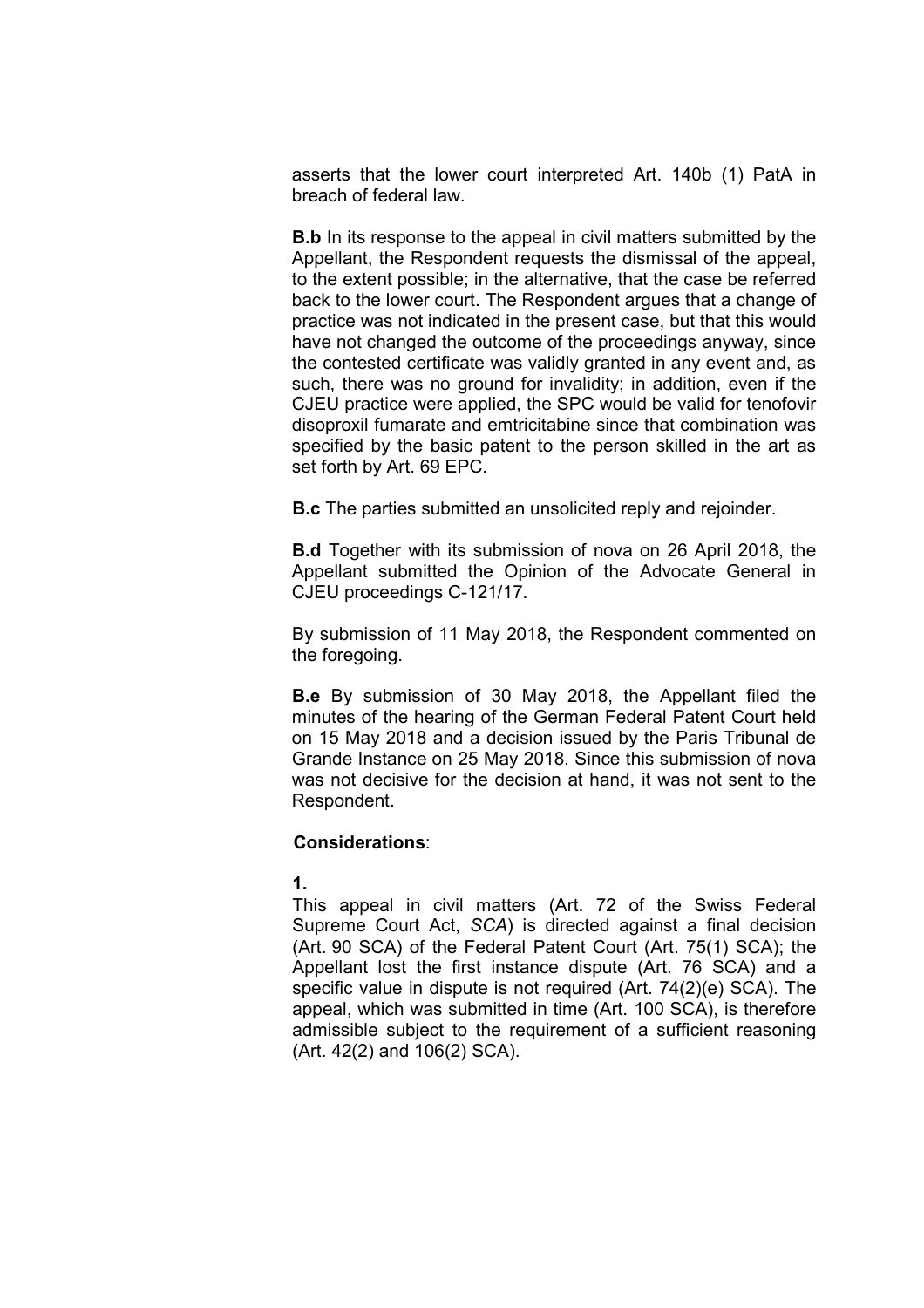According to Art. 140a(1) of the Federal Law of 25 June 1954 on patents for inventions (Swiss Federal Patent Act; SR 232.14), the Swiss Federal Intellectual Property Institute (IPI) grants a supplementary protection certificate for active ingredients and combinations of active ingredients of medicinal products upon request (certificate, hereinafter also "SPC" [Supplementary Protection Certificate]). Active ingredients or combinations of active ingredients are referred to as products (paragraph 2). The certificate is issued under Art. 140b PatA for Inventions if, at the filing date of the application, "the product as such, a process for its manufacture or its use is protected by a patent" (lit. a), and official authorisation has been granted for placing the product on the market in Switzerland as a medicinal product (lit. b).

**2.1** The supplementary protection certificate is intended to compensate for the fact that the time-consuming regulatory approval procedure for pharmaceuticals delays the market launch and thus shortens the remaining patent protection term (BGE 124 III 375 consid. 1 p. 376 with further references, see also KILIAN SCHÄRLI, Das ergänzende Schutzzertifikat für Arzneimittel, Luzerner Beiträge zur Rechtswissenschaft, Vol. 73, 2013, para. 11 p. 5; CHRISTOPH GASSER, Das ergänzende Schutzzertifikat, in: Patentrecht und Know-how, unter Einschluss von Gentechnik, Software und Sortenschutz,, SIWR Vol. IV, 2006, p. 683). The certificate is issued following the first authorization as a medicinal product for a period not exceeding five years; this is calculated so that the effective protection period for an approved medicinal product can be a maximum of 15 years, with the "SPC" protection beginning with the expiry of the basic patent (see also CHRISTOPH BERTSCHINGER, Quasi-Verlängerung des Patentschutzes: Ergänzende Schutzzertifikate, in: Schweizerisches und europäisches Patentrecht, , Vol. VI, 2002, para. 10.9 p. 342, para. 10.21 p. 348; SCHÄRLI, ibid., para. 47 et seqq. p. 18).

**2.1.1** In contrast to US or Japanese regulations (see STEFAN KOHLER/LUKAS FRIEDLI, Ergänzende Schutzzertifikate für Arzneimittel, sic! 2011 p. 92; BERTSCHINGER, ibid., para. 10.3 p. 340; GASSER, ibid., p. 685 et seqq.), such compensation for the time-consuming authorization procedure for medicinal products is not achieved by a temporal extension of the patent protection, but by an independent intellectual property right. Unlike the patent, this independent exclusive right does not protect a technical teaching, but a preparation (see KOHLER/FRIEDLI, ibid., p. 93; SCHÄRLI, ibid., para. 73 et seqq.). At least, it concerns a

#### **2.**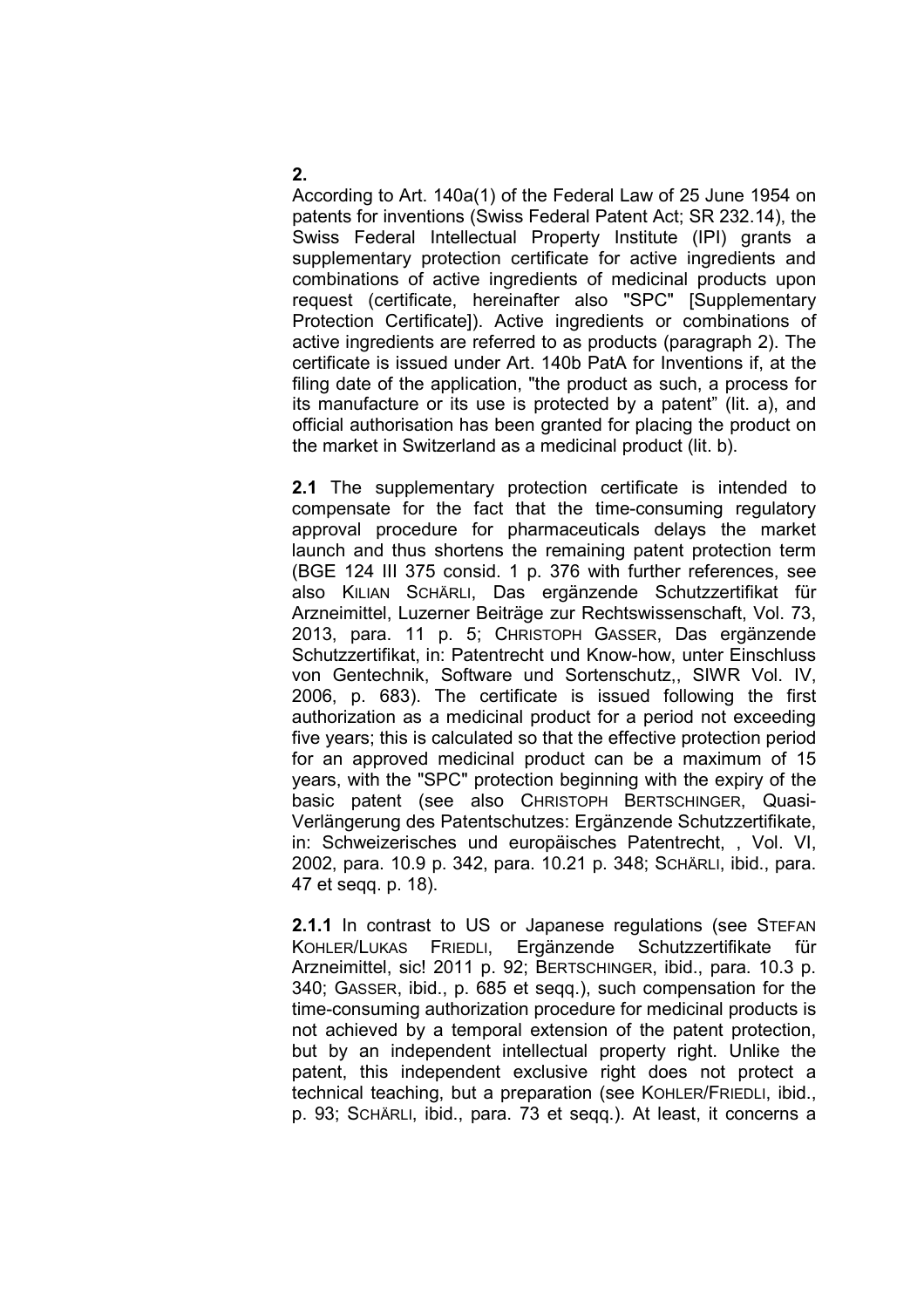dependent property right that is only valid within the framework of a valid patent (Art. 140b(1)(a) PatA). In addition, its grant depends on an official authorization to place the product on the Swiss market as a medicinal product (Art. 140b(1)(b) and (2) PatA, see in particular Art. 9(1) of the Federal Law of 15 December 2000 on medicinal products and medical devices [*TPA*; SR 812.21] and BGE 141 Il 91 consid. 2 p. 96; 132 II 200 consid. 1; SCHÄRLI, ibid., para. 246).

**2.1.2** According to the original CJEU practice on Art. 3 of the European SPC Regulation, it was left to national case law to decide which requirements had to be met for a product to be "protected by a basic patent in force" (see KILIAN SCHÄRLI/SIMON HOLZER, Ergänzende Schutzzertifikate für Wirkstoffkombinationen?, sic! 2012 p. 289). After that, different national case laws have developed. While in some countries – as in Switzerland – a product was considered protected by a basic patent as long as it falls within its scope of protection ("infringement theory"), case law in other EU Member States required (in line with the "disclosure theory") that the product be disclosed or specified in the claims of the basic patent (see SCHÄRLI, ibid. paras. 203, 205).

**2.1.3** With the "Medeva" judgement (C-322/10 of 24 November 2011 *Medeva BV*, Slg. 2011 1-12051), the CJEU in conclusion supported the interpretation of Art. 3 of European Regulation 469/2009 of 6 May 2009 on the supplementary protection certificate for medicinal products which required that the product must be specified in the claims of the basic patent in order for an SPC to be granted (SCHÄRLI/HOLZER, ibid., p. 287, also see KLAUS GRABINSKI, in: Benkard, Europäisches Patentübereinkommen, 2<sup>nd</sup> Ed., Munich 2012, N 41 on Art. 63 EPC). Consequently, the questions submitted to the court in that case were answered in such a way that, in relation to combination products (medicinal products with multiple active ingredients), the active ingredients claimed as a product (i.e. as an active ingredient or combination of active ingredients) must be specified in the claims of the basic patent, but however, that there was no harm if the authorized medicinal product contained further active ingredients. As clarified in decision C-518/10 of 25 November 2011 (Yeda Research and Development Company Ltd ["Yeda"], ECR 2011, I-12209), a product cannot be claimed for just one single active ingredient if this [active ingredient] is claimed only within a combination of active ingredients in the basic patent. Finally, in decision C-493/12 of 12 December 2013 (Eli Lilly and Company Ltd ["Eli Lilly"]) it was clarified that active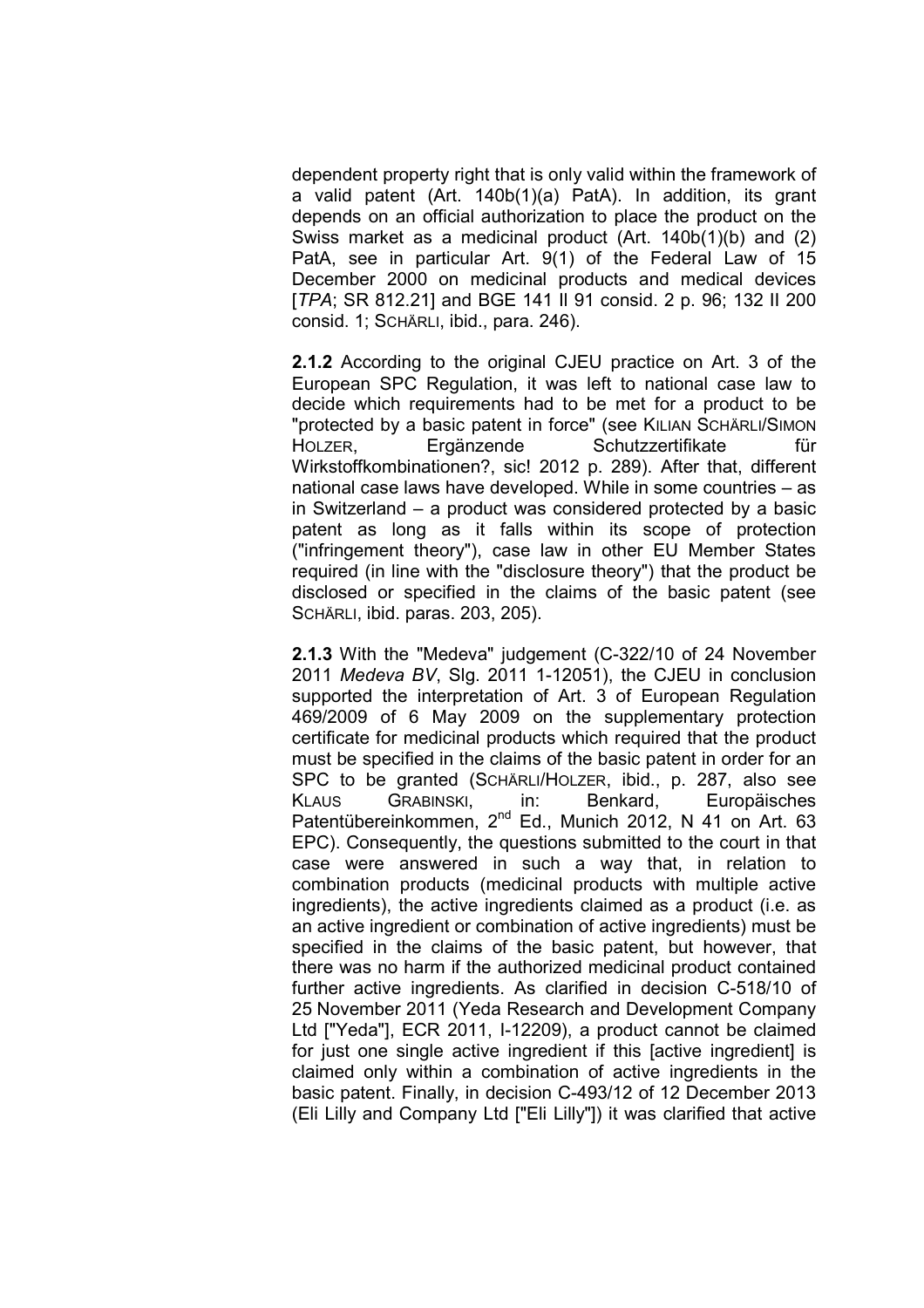ingredients are also specified in the claims of the basic patent even if these claims, pursuant to Art. 69 of the European Patent Convention of 5 October 1973, revised in Munich on 29 November 2000 (EPC 2000; SR 0.232.142.2), interpreted in the light of the description, implicitly but necessarily and specifically cover the relevant active ingredient.

**2.2** A change in case law of the Federal Supreme Court can generally only be justified if the new solution corresponds to a better understanding of the ratio legis, to changes of external circumstances or to a change of the legal perspective; otherwise the current practice is to be maintained. Therefore, a change of practice must be based on serious substantial grounds, which – in particular in the interest of legal certainty – must be all the more relevant, the longer the law considered incorrect or no more up to date has been applied (BGE 143 IV 9 consid. 2.4; 138 III 359 consid. 6.1; 136 III 6 consid. 3; 135 I 79 consid. 3 p. 82; decision 4A\_7/2018 of 18 April 2018 consid. 2.3.1, intended for publication).

**2.2.1** The instrument of the Supplementary Protection Certificate seeks to compensate for the loss of time caused by the medicine registration procedure, in order for the research industry to recoup its investment (above, para. 2.1). This purpose can be achieved in different ways. As a consequence, the extension of protection for medicinal products is not only regulated in a variety of different manners but it is also generally subject to further requirements; the design of the regulation is namely based on the balance of the interests of all stakeholders belonging to the health and pharmaceutical sector. By the different interpretations of the protection requirement under which the claimed product must be "patent protected" (or "protected by a basic patent in force"), the objective of the protection extension is achieved regardless of whether the infringement or the disclosure theory is applied. As to the actual design, however, the Swiss SPC regulation deviates from that of the European Union or those of neighbouring states if the previous practice is maintained. Given the foregoing it may be assumed that CJEU case law based on the theory known as disclosure theory, may now be considered as established.

**2.2.2** The instrument of the Supplementary Protection Certificate has been adopted from EU law. In the Federal Council's message of 18 August 1993 on the amendments of the Swiss Federal Act on Patents for Inventions (BBI 1993 III 708), Art. 3 of the Regulation is expressly referred to. According to such article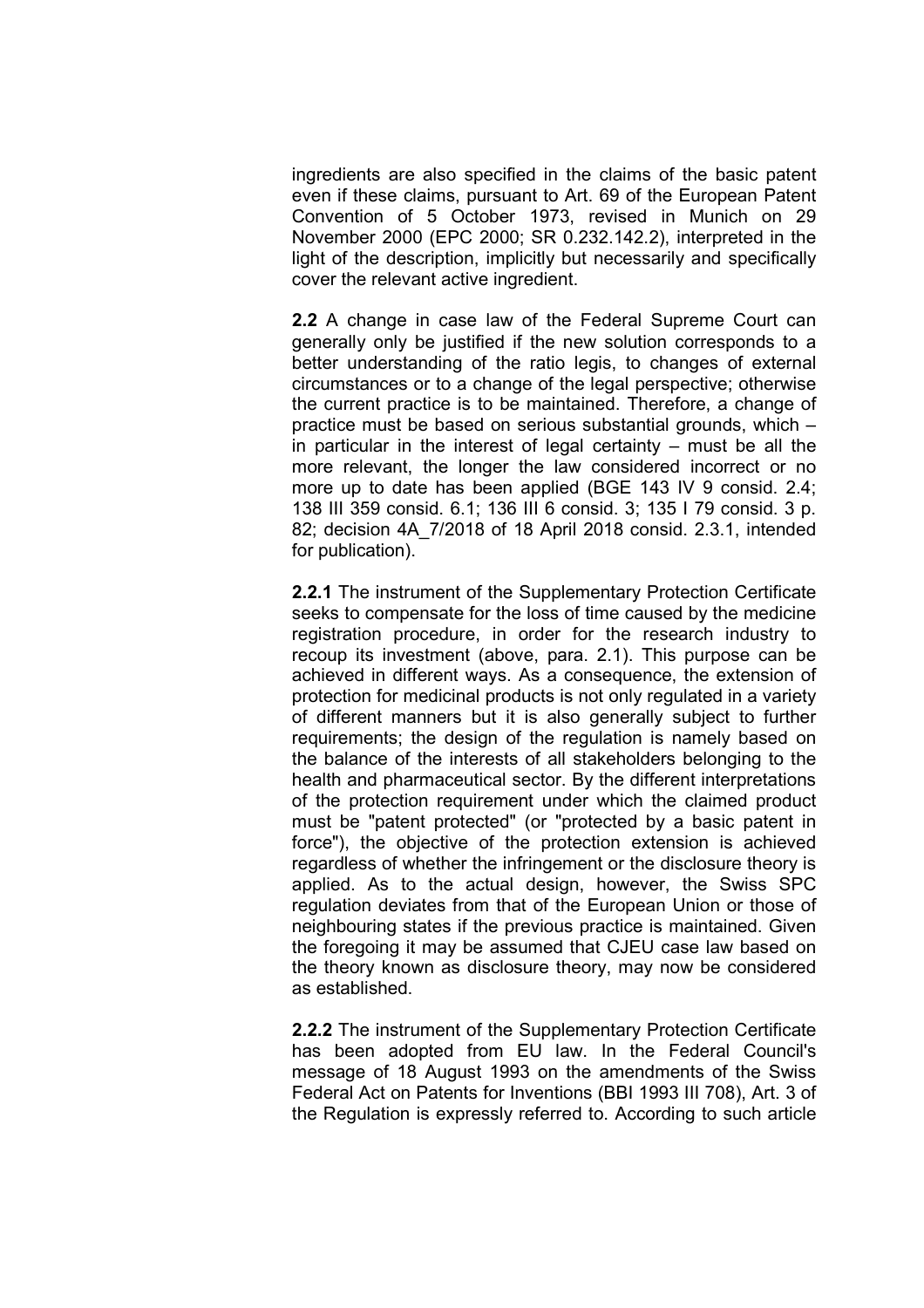the product, at the time of the application for obtaining the relevant certificate, must be protected by a patent in force and a valid authorization for marketing it as a medicinal product must be available (BBI 1993 III 711). The Federal Council proposed that the EU (formerly EC) regulation should be adopted by taking a substantive approach and initially justified this with a general endeavour to model Swiss law as compatibly as possible with European law, but also added in particular that the European solution was well-thought-out, so that it could be expected to prove effective; and that furthermore the EU Regulation will be applicable to Liechtenstein as part of the EEA (BBI 1993 III 712 et seqq.). The endeavour to align Swiss regulations to the law of neighbouring EU states to the extent possible is considered in the interpretation of the corresponding legal provisions according to consistent practice of the Federal Supreme Court, particularly in the context of teleological and historical interpretation (see BGE 137 Il 199 consid. 4.3.1 p. 209; 130 III 182 consid. 5.5.1 p. 190; 129 III 335 consid .5.1 p. 341 and consid. 6 p. 350, with further references). It must be examined whether the current established case law of the CJEU, which differs in particular with regard to SPCs for combination products, justifies a change of the Swiss practice.

**2.2.3** In view of the alignment of Swiss law to European legal developments pursued by the legislator, the interpretation and application of the corresponding European provisions cannot be disregarded when interpreting Swiss law. Given the concretisation and specification of harmonized provisions carried out by legal practice and their further development over time, alignment can only be achieved to a limited extent with a (single, selective) change in the law. If the revision of the law is also aimed at achieving a co-directional development, this requires a harmonized interpretation and application of the corresponding provisions. With respect to the interpretation of parallel EU provision the CJEU practice must be considered in particular, since it is binding for EU member states. A CJEU practice divergent from Swiss case law regarding the application of an autonomously adopted regulation can thus constitute a serious reason for a change of practice, if the aim of the legislator, to harmonize Swiss law with EU law, should be maintained. Of course, it is always necessary to examine whether the solution supported by the CJEU is in line with what the Swiss legislator intended to achieve by the autonomously adopted regulation or, on the contrary, whether there are better reasons for maintaining the deviating Swiss legal practice.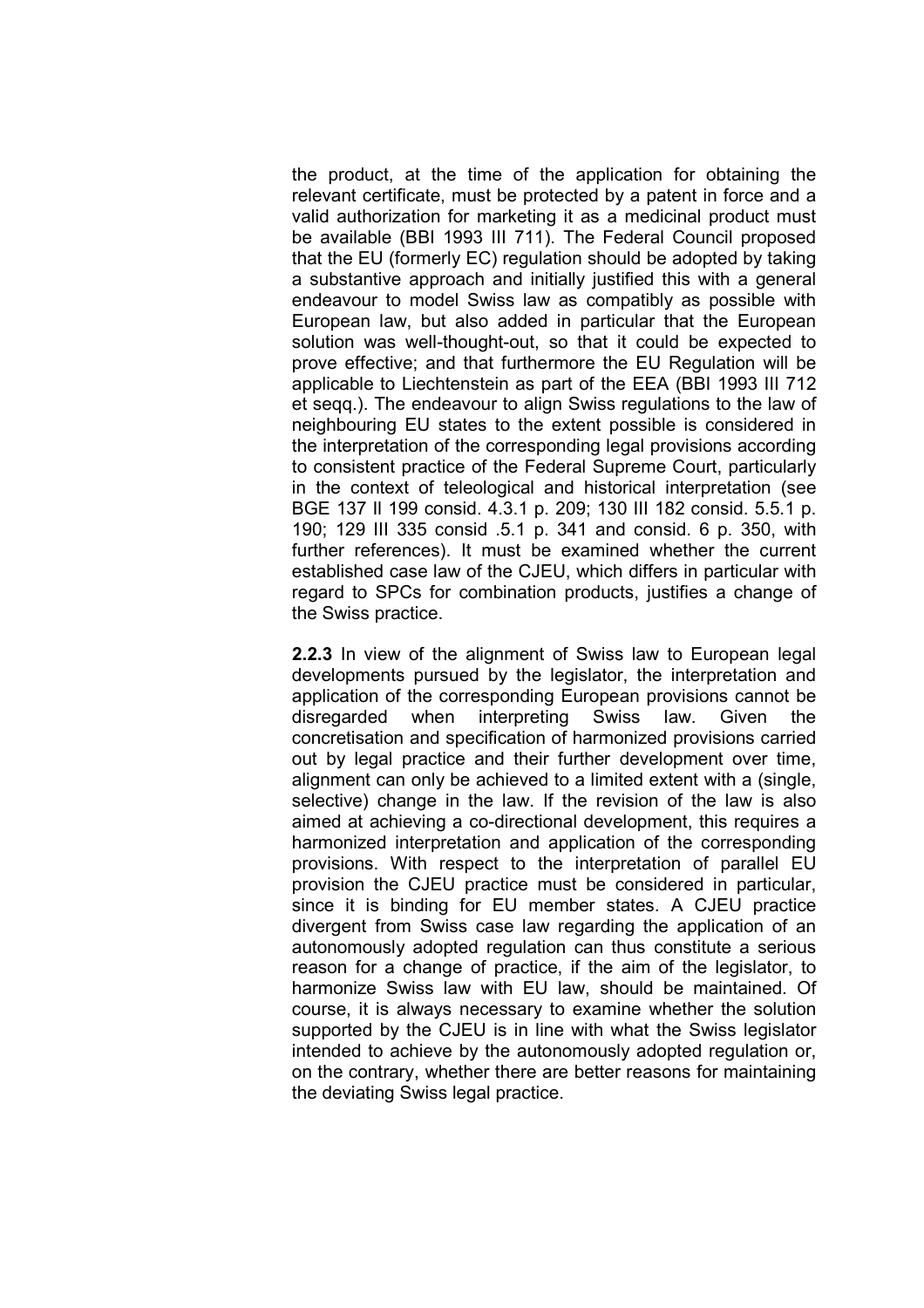**2.2.4** In Switzerland, it has been noted that the case law on the interpretation of parallel provisions by the CJEU on one side and by the Federal Supreme Court on the other side has developed differently. Efforts have therefore been made by the IPI in particular to initiate a change in the granting practice in line with the "Medeva" decision. As a result of a consultation process, a letter from the IPI of 13 January 2017 which contained principles for the planned amendment of the relevant Granting Directive (13.2.1); the interested parties have essentially agreed to this proposal, believing that the proposed new Directive will enable the criteria of the CJEU's "Medeva" decision to be implemented in a manner that provides sufficient legal certainty and consistency. The fact that the interested parties favour the adaptation of Swiss practice to the CJEU case law may be considered a strong indication of the belief that the CJEU practice mentioned above should also be adopted in Swiss legal practice, to ensure the conformability of the regulation regarding supplementary protection certificates pursued by the legislator.

**2.2.5** The interpretation of the protection requirement of Art. 140b (1)(a) PatA for inventions "protected by a patent" in BGE 124 III 375 differs conceptually from the interpretation of Art. 3 of the applicable EU Regulation "protected by a basic patent in force" by the CJEU. Based on the infringement theory in contrast to the disclosure theory not only individual disputes are handled differently. This would be the inevitable consequence of the fact that the Swiss courts are not obliged to submit legal questions to the CJEU and to follow CJEU case law. Rather, it is a fundamentally different understanding of the granting requirement "protected by a (basic) patent in force", which is why a parallel development of legal practice on supplementary protection certificates appears to be no longer possible. The aim pursued by the Swiss legislator of harmonizing the protection level for the institute of Supplementary Protection Certificates with that of neighbouring countries is therefore not achieved. Since the CJEU practice now appears to be established, there are genuine reasons for changing Swiss case-law in order to adapt it to the concept pursued by the CJEU. The assessment of the protection, in particular with regard to combination products, which differs from previous Swiss practice, was considered to be legally correct and coherent by the interested parties. The fact that CJEU case law is not clear in every detail, as the lower court points out, does not change the fact that a practice change in the sense of an adaption to the European concept of the so-called disclosure theory seems appropriate.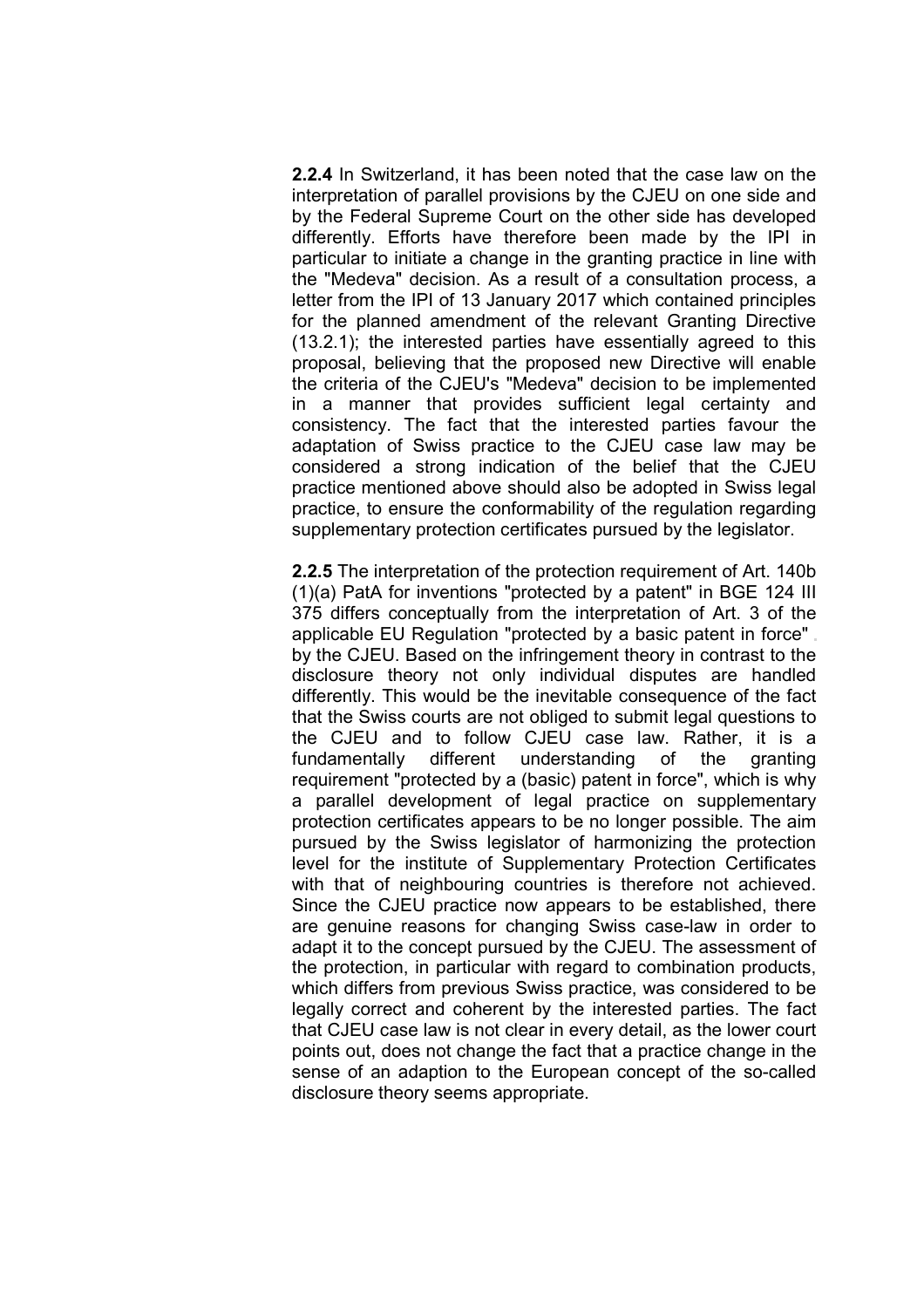**2.2.6** BGE 124 III 375 cannot be upheld anymore. If the basic patent specifies only one of two active substances, a product cannot be claimed as a supplementary protection certificate after the drug's authorization if it contains two active substances. Rather, Art. 140b PatA must be interpreted in accordance with the European practice (Art. 3 of Regulation (EC) No 469/2009) in such a way that the active substances of the product must be specified in the basic patent by designating them in the patent claims or in which the patent claims – in the light of the description (Art. 51(3) PatA, Art. 69 EPC 2000) – at least implicitly but necessarily relate to these active substances in a sufficiently specific manner.

#### **3.**

Since the lower court based its decision on the infringement theory, which, due to the change of practice is no longer applicable, and the subject of certificate no. yyy undoubtedly falls within the scope of protection of the basic patent xxx, it has not been conclusively examined whether the disputed supplementary protection certificate could have been granted if, at the time of grant, it had been examined whether the active ingredients claimed by the product were specified at least implicitly but necessarily in the claims of the basic patent (disclosure theory). It also left open as to whether the supplementary protection certificate, which was undeniably legitimately granted based on the prevailing practice at that time, should be revoked in the event of a later change in case-law of the granting requirements.

Both questions are dealt with controversially by the parties in the present proceedings. While the first question raises issues concerning patent law, the second one provides for a general legal problem. Since both parties have commented in detail on those questions, it is justified, for reasons of procedural economy, to assess how the change in case law will affect the already validly granted protection certificates, namely whether the supplementary protection certificate yyy ("tenofovir disoproxil fumarate + emtricitabine") remains valid for the case – which has not been conclusively assessed – that the granting requirements under the disclosure theory were not met. The SPC yyy was granted to the Respondent following its application of 13 September 2006 based on xxx and on the basis of the Swissmedic authorization (of 21 March 2006) on 29 August 2008 with the term of protection starting from 25 July 2017.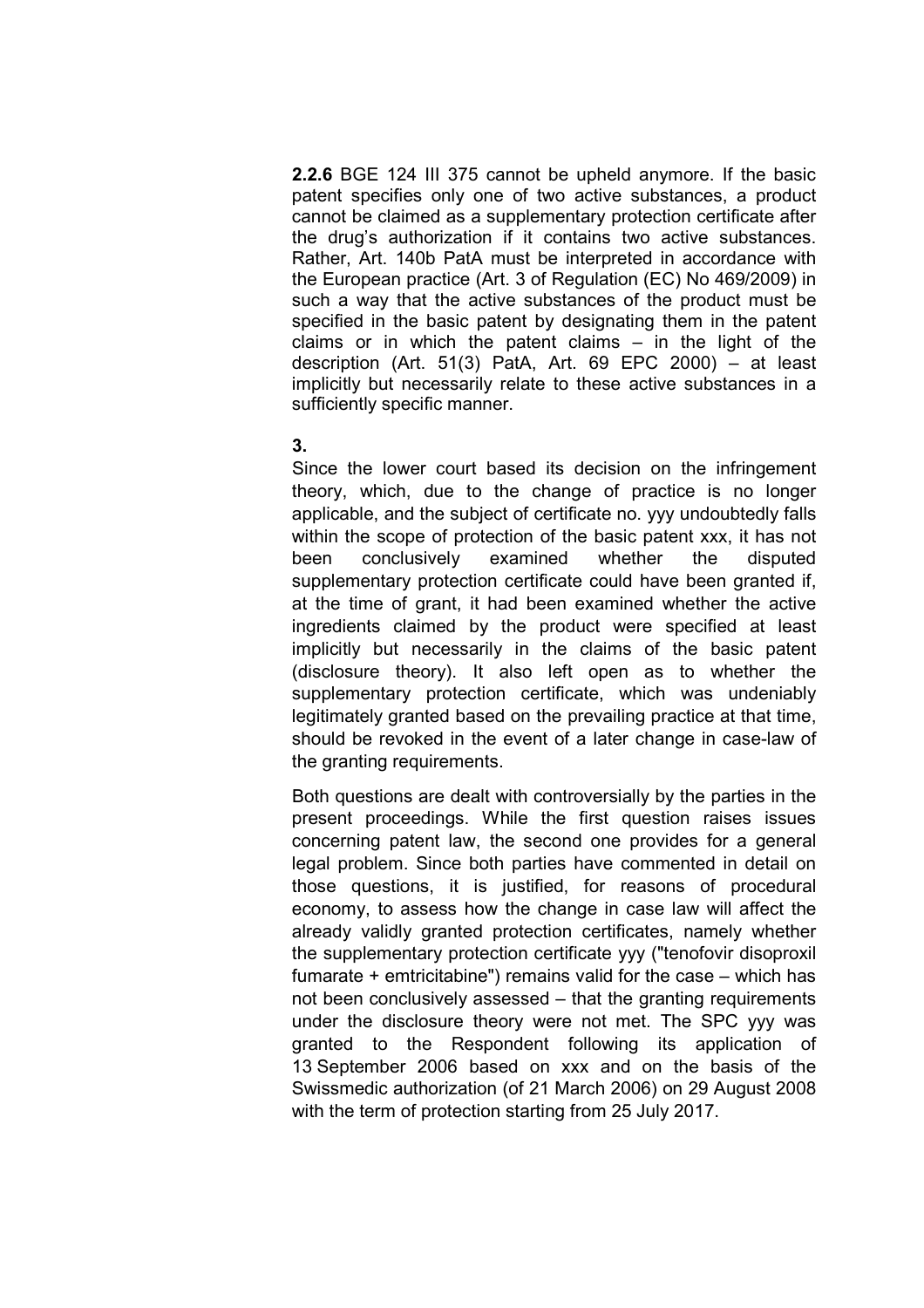**3.1** Art. 140k(1) PatA concerns the invalidity. According to this, the certificate is invalid if

(a) it was granted contrary to Art. 140b, 140c(2), Art. 146(1) or Art. 147(1), (b) the patent lapses before its maximum term expires (Art. 15 PatA), (c) the patent is declared null and void, (d) the patent is limited to the extent that the product for which the certificate was granted is no longer covered by the claims, (e) after the lapse of the patent, grounds exist which would have justified the declaration of nullity of the patent under letter c or a limitation under letter d.

The Appellant is of the opinion that the SPC is invalid because the requirements for the relevant granting were never met (Art. 140k(1)(a) PatA). It was argued, in particular, that the requirement set forth in Art. 140b(1)(a) PatA was never satisfied, according to which a certificate is issued "if, at the time of application (a) the product as such, a process for its manufacture or its use is protected by a patent".

**3.2** This view according to which the requirements for granting the protection certificate were never satisfied if pursuant to amended case-law on the interpretation of Art. 140b PatA they should no longer be met, cannot be followed. The Appellant rightly does not deny that the contested requirement, according to which the product must be "protected by a patent", was met in accordance with the legal practice at the time of the grant. According to the legal situation at the time of granting the SPC, the supplementary protection certificate was not issued contrary to Art. 140b in the sense of Art. 140k PatA. Rather, it must be assumed that the requirements were met at the time of granting, according to the interpretation of Art. 140b(1)(a) PatA and the corresponding practice for granting supplementary protection certificates, relevant at that time. The supplementary protection certificate for the contested product was granted to the Respondent with a formal and legally binding decision. It was not granted contrary to Art. 140b PatA and therefore there is no ground for invalidity according to Art. 140k PatA. Rather, it must be examined, in accordance with general principles, whether the change of case-law justifies the revocation of the order granting the certificate in dispute and thereby favouring the Respondent.

**3.3** According to the general principle on intertemporal law under Art. 1 of the Final Title of the Swiss Civil Code (*Schlusstitel zum Schweizerischen Zivilgesetzbuch* - *SchlT ZGB*), the legal effects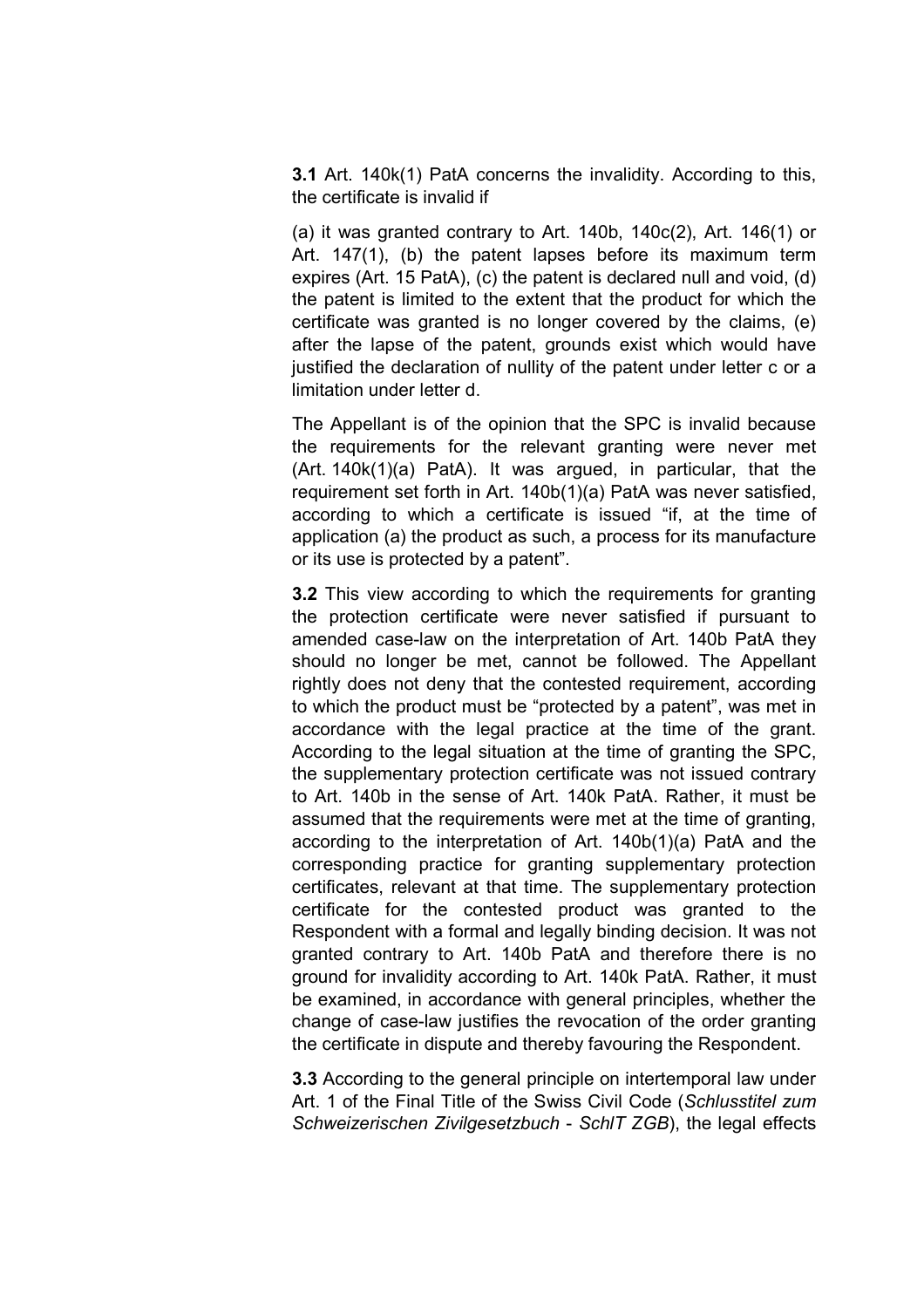of circumstances which occurred previously remain subject to those provisions of federal or cantonal law which were applicable when the circumstances occurred (paragraph 1). Accordingly, the legally binding nature and consequences of acts which took place before the commencement hereof remain subject to the law which was applicable at the time (paragraph 2). An exception applies to legal norms drawn up for the sake of public policy and good morals (Art. 2 SchlT ZGB). Furthermore, the legal effects of circumstances which occurred while the previous law was still in force and which enjoy no protection under the new law are subiect to the latter once it has come into force (Art. 4 SchIT ZGB, cf. Art. 1 et seqq. of the Final Title of the Swiss Civil Code BGE 140 III 404 consid. 4.2 p. 406 with references).

If a change of law had occurred after the grant of the supplementary protection certificate, in principle the certificate could not be taken away from the entitled party (subject to Art. 2 of the Final Title of the Swiss Civil Code) even if under the new law the grant would no longer be possible. Since, with the grant of the certificate, the patent holder is essentially granted the right to prevent others from commercially using the product with respect to all l uses as medicinal products authorized before the expiry of the certificate (Art. 140d in connection with Art. 8 PatA). In principle, this legally protected right cannot be revoked due to a change in the law concerning the granting requirements (see also, for the constitutional prohibition of retroactivity, BGE 138 I 189 consid. 3.4 p. 193 et seqq., with references, decision 2C\_1105/2016 of 20 February 2018 consid. 4.1, intended for publication).

**3.4** In principle, legally binding administrative orders cannot be reconsidered or revised due to a change in case law. The Federal Supreme Court particularly stated this with respect to administrative decisions regarding pension payments and continuous payments of the social insurance (BGE 141 V 585 consid. 5.2; 135 V 201 consid. 6.1.1 p. 205, 215 consid. 5.1.1; 129 V 200 consid. 1.2 p. 202; 121 V 157 consid. 4a p. 162; 120 V 128 consid. 3c p. 132; 119 V 410 consid. 3b p. 413; 115 V 308 E. 4a/dd p. 314). Accordingly, a change of practice may, by way of exception, only lead to the amendment of a final order (with effect for the future) if the new practice becomes generally applied to such an extent that failure to comply with it would appear to be a breach of the principle of equality, especially if the former practice would only be maintained with regard to a single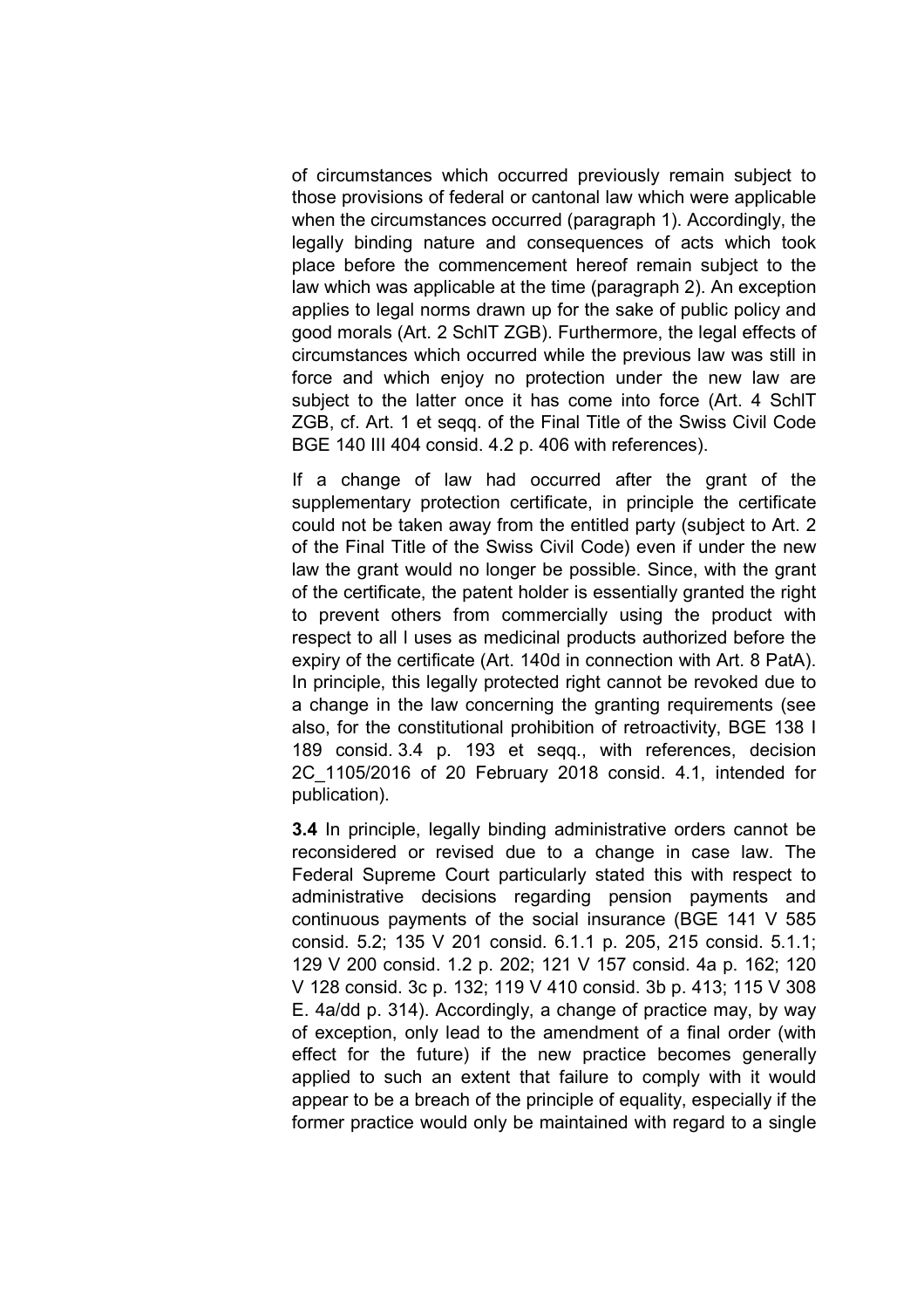insured person or a small number of insured persons, so that non-compliance in a single case would appear as inequitable privileged treatment and as violation of the principle of equal treatment (BGE 135 V 201 consid. 6.1.1 p. 205 et seqq., 215 consid. 5.1.1 p. 219 et seqq., each with references).

**3.5** In principle, a final and binding order cannot be revoked if the interest in the protection of legitimate expectations prevails over the interest in the correct implementation of the objective law: this is generally the case if the administrative decision has established a subjective right or if the administrative decision was issued in a proceeding in which the opposing interests were to be mutually examined and weighed against each other, or if the private individual had already made use of a right granted to him by the order. However, this rule is not absolute: even in those three cases, revocation can be considered if required by a particularly important public interest (BGE 137 I 69 consid. 2.3 p. 71 et seqq.; 127 Il 307 consid. 7a p. 313 et seqq.; 121 Il 273 consid. 1a/aa p. 276; each with references).

**3.6** With the Supplementary Protection Certificate the Respondent was granted an exclusive right, according to which it can prevent others from commercially using the product with respect to all the uses as medicinal products authorized before the expiry of the certificate (Art. 140d in connection with Art. 8 PatA). This right was granted within a proceeding in which the requirements for granting were thoroughly examined. Even if the legal effects of the protection certificate granted by decision of 29 August 2008 only commence with the expiry of the patent protection of the basic patent on 25 July 2017, the Respondent's interest in protecting its legitimate expectation is substantial. On the opposite, no particularly important public interest regarding the retrospective application of a change in case law to an already issued SPC is recognizable. The public interest in equal treatment of all those subject to the law, which appears significant in the field of social insurance, hardly exists in the case at hand. Besides the fact that the number of registered and granted certificates is rather low, despite their economic importance, (see SCHÄRLI, ibid., paras. 18 et seqq. p. 7 for the years 1995 to 2011), the purpose of granting an SPC is precisely to provide the holder with the privilege of an exclusive right to market the product. If a change in case law limits the granting prerequisites for certain situations, as in this case, the interests of the other market participants are considered of higher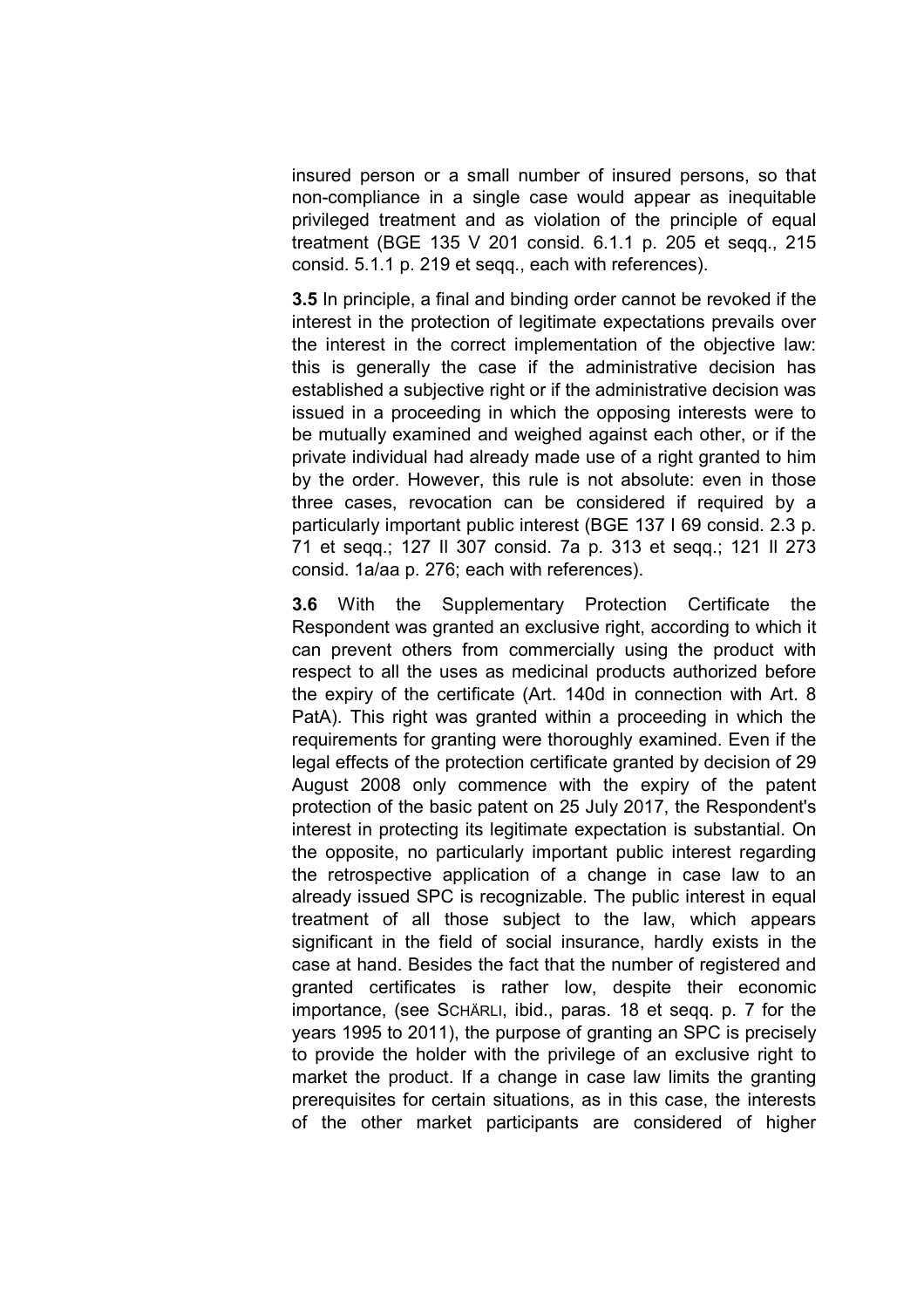significance and the balancing of interests in general – including public interests in health care – is carried out in a different manner. However, this changed assessment and balancing of the interests involved does not justify the revoking of legally acquired rights.

**3.7** On 29 August 2008 the Respondent was formally and lawfully granted the supplementary protection certificate no. yyy. Such certificate could not be revoked even in case the requirement provided for in respect of the granting at hand, namely "protected by a patent" within the meaning of Art. 140b PatA according to the now changed practice, was no longer met. As a result, the appeal shall be dismissed.

## **4.**

The appeal is dismissed. Considering the outcome of the proceedings, the costs are to be borne by the Appellant (Art. 66(1) SCA). In addition to that, the Appellant must pay a reimbursement to the Respondent for the party costs of the proceedings before the Federal Supreme Court (Art. 68(2) SCA).